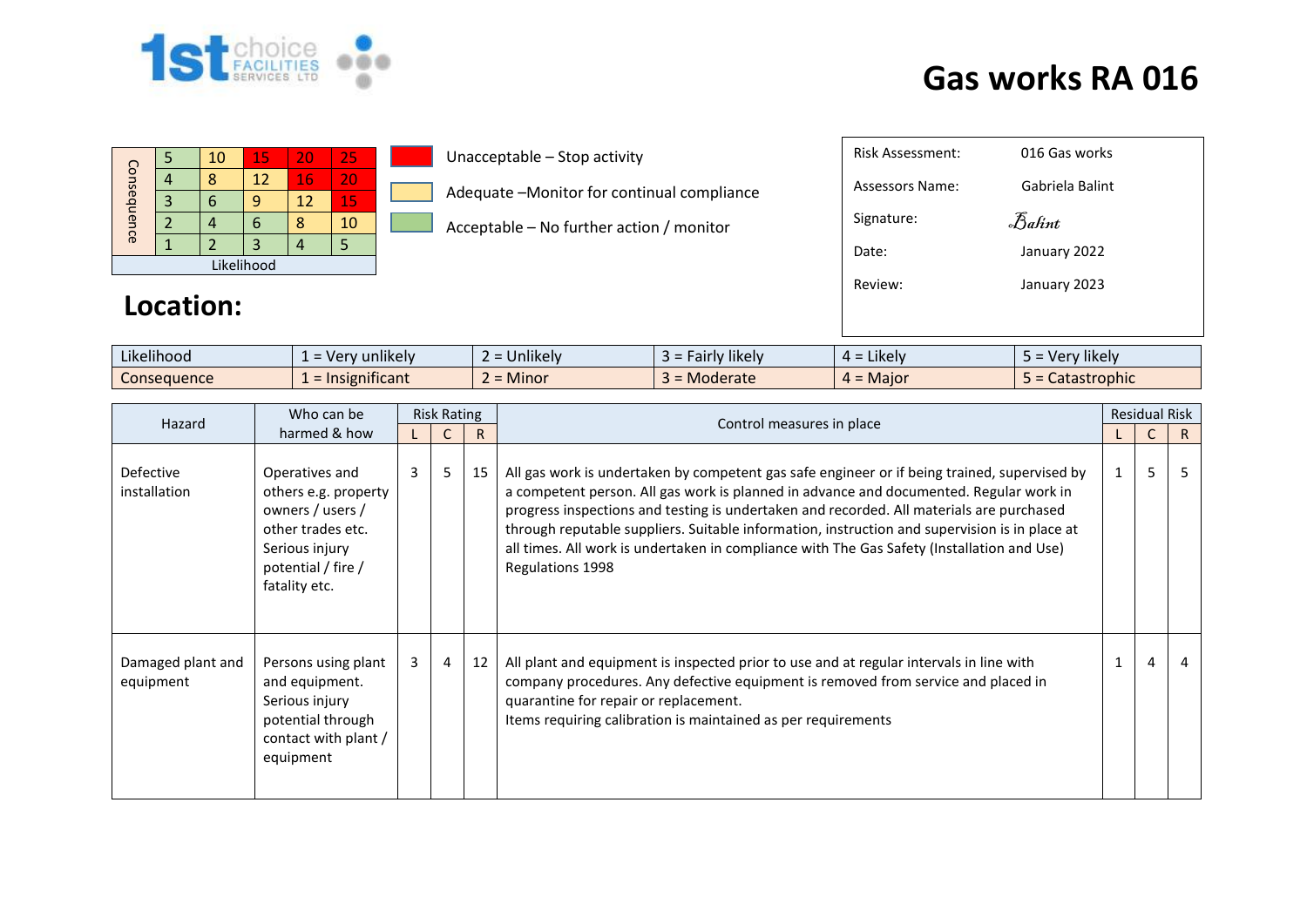

# **Gas works RA 016**

| Who can be<br>Hazard<br>harmed & how             |                                                                                                                                          | <b>Risk Rating</b> |              |              | Control measures in place                                                                                                                                                                                                                                        | <b>Residual Risk</b> |             |              |  |
|--------------------------------------------------|------------------------------------------------------------------------------------------------------------------------------------------|--------------------|--------------|--------------|------------------------------------------------------------------------------------------------------------------------------------------------------------------------------------------------------------------------------------------------------------------|----------------------|-------------|--------------|--|
|                                                  |                                                                                                                                          |                    | $\mathsf{C}$ | $\mathsf{R}$ |                                                                                                                                                                                                                                                                  |                      | $\mathsf C$ | $\mathsf{R}$ |  |
| Use of incorrect or<br>sub-standard<br>materials | Operatives and<br>others e.g. property<br>owners / users /<br>other trades etc.<br>Serious injury<br>potential / fire /<br>fatality etc. | 3                  | 5            | 15           | Regular work in progress inspections and testing is undertaken and recorded to include<br>review of correct materials.<br>All materials are purchased through reputable suppliers who are vetted through our quality<br>control procedures.                      | 1                    | 5           | 5            |  |
| Unprofessional<br>installation                   | Operatives and<br>others e.g. property<br>owners / users /<br>other trades etc.<br>Serious injury<br>potential / fire /<br>fatality etc. | 2                  | 5            | 10           | All gas work is inspected at regular intervals to ensure compliance with legal, regulatory,<br>accredited bodies, company and client requirements.<br>Sub-contractors are assessed through PQQ prior to engagement to ensure competence<br>requirements are met. | $\mathbf{1}$         | 5           | 5            |  |
| Failure to isolate                               | Operatives and<br>others in the<br>vicinity. Serious<br>injury potential<br>through fire /<br>explosion / fatality<br>etc.               | 4                  | 4            | 16           | Prior to undertaking work on gas / systems / equipment etc. engineers to ensure that it is<br>physically isolated and any stored gas dissipated.<br>Operatives to undertake a visual inspection.<br>Any damage or concern to be reported to line manager.        | 2                    | 4           | 8            |  |